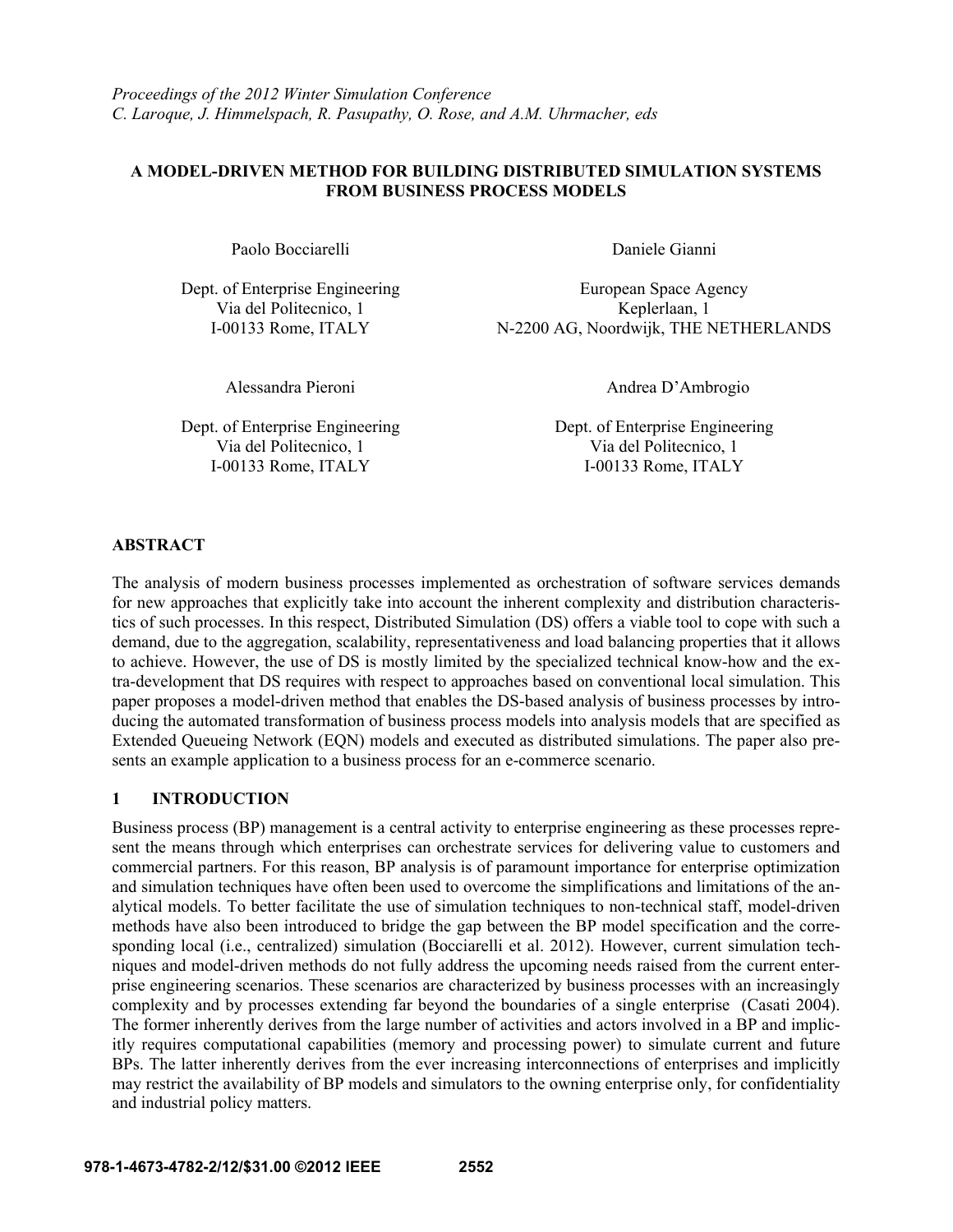These new needs can be successfully satisfied with the adoption of a distributed simulation approach to the BP analysis. A distributed simulation system offers increased scalability and computational capabilities, supports the implementation of the Software-as-a-Service paradigm for the remote use of BP models and simulators (Tsai et al. 2011) and gives significantly higher representativeness by use of a *naturally distributed* approach (Iazeolla et al. 2010). However, distributed simulation systems are more complex to develop with respect to local simulation ones and therefore a method that bridges the gap between BP models and distributed simulation systems is essential to promote the use of such an approach.

In this paper, we introduce a model-driven method for the generation of distributed simulation systems from BP models. The method builds on a previous contribution (Bocciarelli et al. 2012) and introduces new modeling constructs and extended transformations for the distributed case. However, the method remains compliant with the BPMN (Business Process Model & Notation) standard and similarly uses the PyBPMN extension for the BP performance decoration (Bocciarelli et al. 2011b). The method is similarly based on the EQN (Extended Queueing Network) modeling paradigm (Bolch et al. 1998) and also relies on jEQN, a domain-specific language for EQN simulation in distributed environments (Gianni et al. 2008), built on top of the SimArch layered architecture (Gianni et al. 2011).

 The paper is organized as follows. The Related Work section positions the proposed contribution with respect to the state-of-the-art. The Background section recalls concepts and technologies used for the method implementation, in particular for PyBPMN and jEQN. The UML profile for EQN also lays a formal description for the modeling approach used. The Method section presents the transformation from PyBMN to distributed jEQN simulators. Finally, the Example Application section illustrates how the jEQN distributed simulator can be derived from the PyBPMN model of an e-commerce scenario.

### **2 RELATED WORK**

In literature, several contributions address the BP performance analysis with model-driven approaches that transform the process specification into an executable local simulator. To the best of our knowledge, however, the existing contributions do not support BP analysis using distributed simulation.

Moreover, as this paper focuses on BPs implemented as orchestration of services, the literature review also takes into account existing methods and techniques to predict the performance of SOA-based systems.

 Concerning the simulation field, several methods have been introduced for the model-driven engineering of simulation systems, such as (D'Ambrogio et al. 2011b) and (Tolk and Muguira 2004). Specifically, in (D'Ambrogio et al. 2011b) a method is defined for the generation of Java/HLA-based distributed simulation systems from a system specification in standard UML. Differently, in (Tolk and Muguira 2004) a method is defined for the generation of distributed simulators from a M&S-specific models to be defined starting from UML models in the context of MDA. This paper has a congruent aim with these two methods, and proposes a new method for the derivation of distributed simulation systems from standard model specification. However, this paper is different for the type of systems and models addressed. Specifically, the paper introduces a method for the derivation of the simulator from BP described in terms of BPMN models. In addition, the paper builds on previously projects and contributes to consolidate and validate the SimArch and jEQN technologies.

 Concerning the use of simulation-based techniques for conducting BPs analysis, two relevant contributions are (Kamrani et al. 2010) and (Yang et al. 2010). In (Kamrani et al. 2010), a BPMN extension to enable the association of performance information to task and activity constructs is introduced. Then, the proposed approach exploits such extension to estimate an overall measure of the BP performance by simulating a model of human agent's performance. In (Yang et al. 2010), the application of discrete event simulation to workflows is also addressed, introducing a framework for process simulation based on multi-agent systems to support flexible activity scheduling. Differently from the above illustrated contributions, this work adopts the EQN formalism as the notation used for specifying the performance model, and uses the jEQN language for implementing and executing the corresponding distributed simulation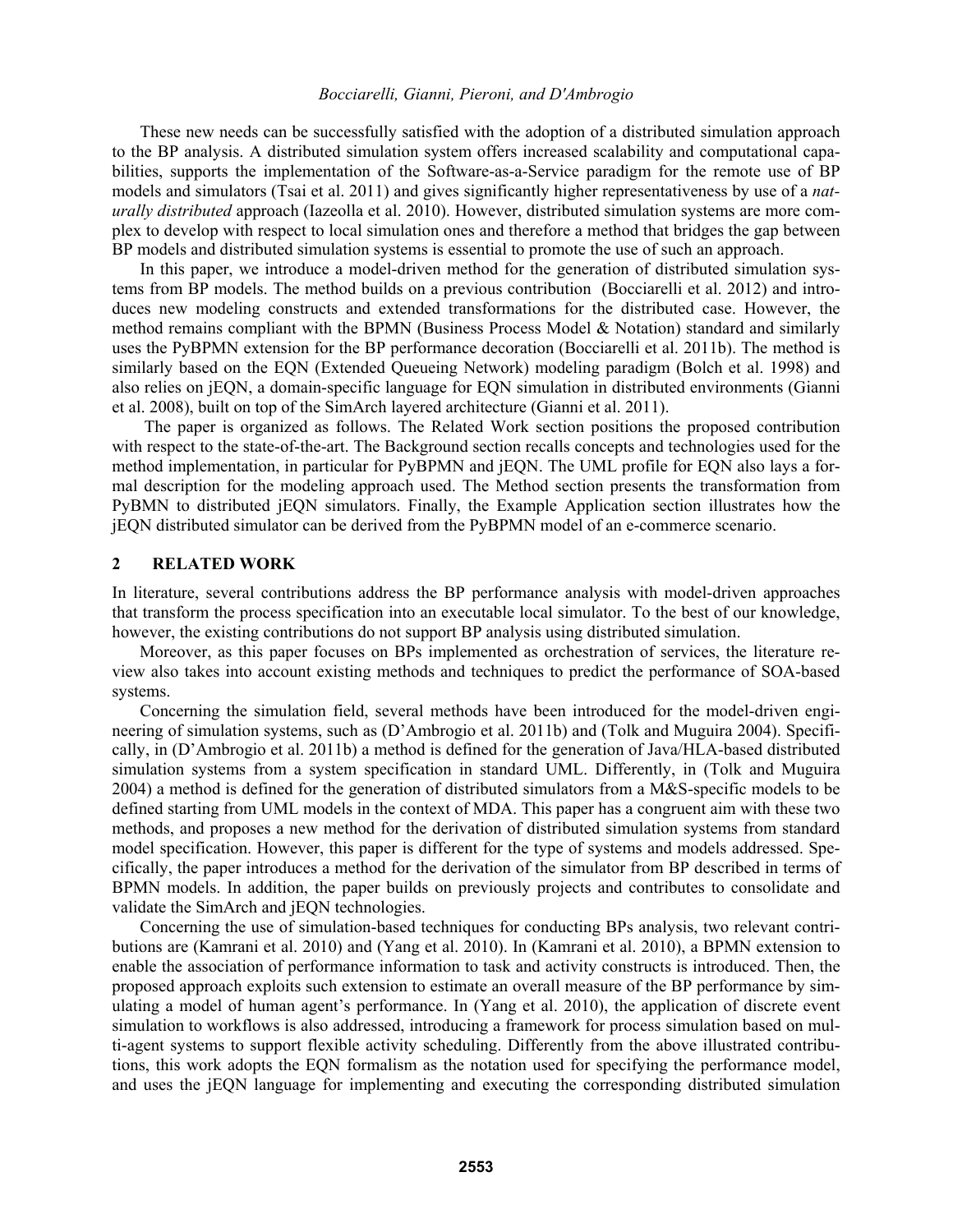system. As a consequence, the proposed approach benefits from the use of SimArch by obtaining a significant reduction of the effort needed for implementing the distributed simulation system.

As regards the performance analysis of service-oriented systems, relevant contributions can be found in (Litoiu 2004; Gu et al. 2005; Antolin et al. 2008). In (Litoiu 2004) performance models of LQN (Layered Queueing Network) type are used to mitigate performance penalties that have to be paid when exposing a legacy application as a web service. The paper shows the mechanisms of manually building and solving a performance model of a simple (or core) web service. In (Gu et al. 2005) LQN models are used to calculate the response time of an example service-based system. In such contribution the LQN model is built from the software architecture of the system, which includes web services. Such papers differ form this work in two ways. First of all, this paper proposes a model-driven method that allows to automate the generation of the performance model and its implementation, starting from an abstract specification of the system under study. Thus, the proposed method does not require any skills in performance theory to build the model and implement the corresponding simulation system. Moreover, this work founds on the EQN formalism instead of the LQN one, in order to obtain a detailed performance model of the BP under study. Finally, this work exploits EQN to derive the jEQN simulation implementation, being jEQN a language that supports the transparent execution of simulation models into local or distributed simulation environments. In (Antolin et. al. 2008) a model-driven method for enacting the performance prediction of service-oriented systems specified by use of BPEL is proposed. Similarly to this paper, such an approach is based on MDA and aims to automatically derive and analyze a performance model of a SOA-based system, starting form its specification. Nevertheless, this paper specifically focuses on the BP domain and, in order to get closer to business analysts' needs and expertise, adopts the standard visual notation BPMN to specify the abstract model of BPs. Moreover, while (Antolin et al. 2008) uses the GPSS language for executing a local simulation, this work exploits the jEQN and SimArch technologies to effectively develop and execute the corresponding distributed simulation system.

## **3 BACKGROUND**

The paper uses concepts and technologies related to BPMN and to the SimArch and jEQN projects, which we recall below for reader convenience.

## **3.1 Business Process Model and Notation and Performability Extension**

The Business Process Model and Notation (BPMN) is a standard for the high-level representation of business processes (OMG 2011). The main objective of BPMN is the definition of a notation that has to be easily readable for the professional roles (e.g., business analysts and designers) involved in the BP automation and maintenance. BPMN is typically used at the early stages of the process lifecycle for the definition of analysis and design models, and the subsequent derivation of the implementation in web technologies such as BPEL, WSDL and SOAP.

 Despite its pervasiveness and completeness, BPMN does not support the characterization of the BP in terms of non functional properties, such as performance (Saeedi et al. 2006). Currently, BPMN descriptions cannot be used to specify overall performance constraints (e.g., the response time associated to the entire BP execution, etc.) or task properties (e.g., execution time of a single process task). To overcome this limitation we introduced PyBPMN (Performability-enabled BPMN), a lightweight BPMN extension that addresses the specification of performance and reliability properties of a BP (Bocciarelli et al. 2011; Bocciarelli et al. 2011b).

## **3.2 SimArch and jEQN**

SimArch is a layered architecture that eases the development of distributed simulation systems by raising the developers from all the details concerning the distributed environment, particularly the HLA standard (IEEE 2000). The architecture consists of four layers, of which the top one is for the definition of the simulation model using a domain-specific language (DSL). Currently, we have implemented SimArch on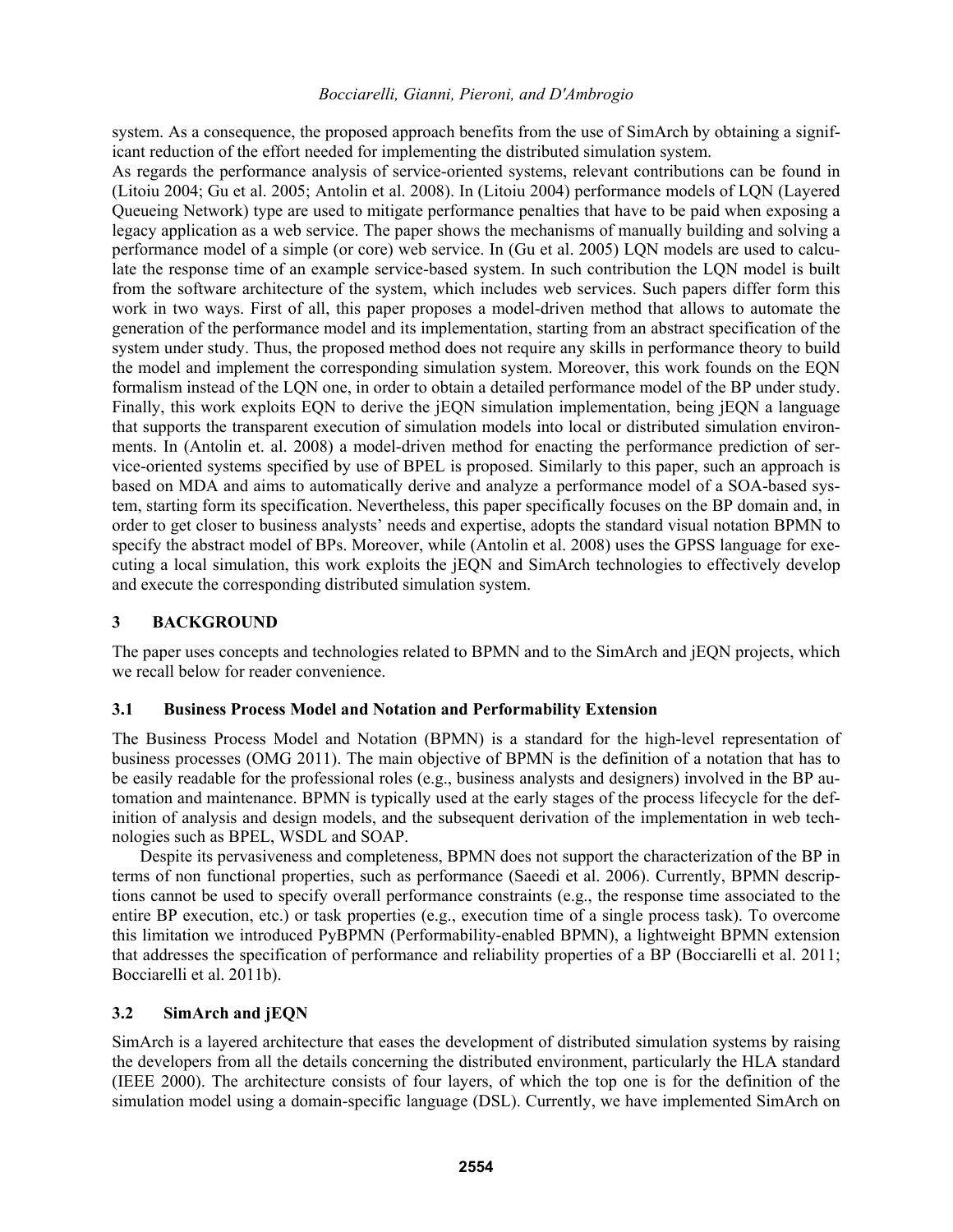top of the Pitch pRTI 1516 (http://www.pitch.se) and we have also designed jEQN, a DSL for the specification of the EQN models. jEQN implements the simulation component layer and is defined by the syntax of this layer' services and by the syntax of the jEQN simulation components. The components are classified into simulation entity components and support components. *Simulation entity components* identify the simulation logic and are named using the EQN standard taxonomy (e.g., user sources, waiting systems, service centers, routers and special nodes). Support components identify all the objects that do not affect the simulation logic. These components define the structures for the entity components parameterization, e.g., policy framework (Gianni et al. 2007) and for the data structures, e.g., User and Queue. The *support components* can be classified into the following categories: category 1, parameters for the determination of decisions; category 2, parameters for sequence of values; and category 3, parameters for storage support. Parameters such as the routing policy (decision: where to route a given user), the termination condition (decision: assess whether or not the source has to terminate the logic execution) and the enqueueing policy (decision: where to insert a given user in a queue structure) belong to category 1. For this category *jEQN* defines a framework and a taxonomy within which each policy must be classified by the use and by the data type of the following four parameter type: I, type of implicit input (i.e., the input taken at policy instantiation time); S, type of policy state (i.e., internal state); T, type of explicit input (i.e., data for which the decision must be taken); D, type of decision (i.e., the output of the policy application). Parameters of category 2 are provided through the *jRand* framework for simulation input sequences (Gianni et al. 2008; Gianni et al. 2010). Examples of these parameters are interarrival times and user generators. Finally, parameters of category 3 provide the data structures for the definitions of queues. A detailed description of SimArch and jEQN is out of the scope of this paper. The reader is sent to the SimArch web site (https://sites.google.com/site/simulationarchitecture/) for further details.



Figure 1: Workflow of the method for DS-based BP analysis.

### **4 METHOD FOR DISTRIBUTED SIMULATION OF BPs**

The method is based on our previous work (Bocciarelli et al. 2012), from which the method inherits the workflow for supporting BP analysis. As shown in Figure 1, the workflow takes as input a PyBPMN model specifying the functional and non-functional BP requirements. Next, the workflow obtains a UMLbased design model that results from the (model-to-model) PyBPMN-to-UML transformation, and consists of a UML Activity Diagram (AD). The use of UML allows both to exploit previous contributions that provide model-driven methods for automatically building performance models (Bocciarelli et al. 2011; Bocciarelli et al. 2012), and also to take advantage of specific UML extensions, called profiles, that provide a standard approach for annotating UML models with domain-specific information.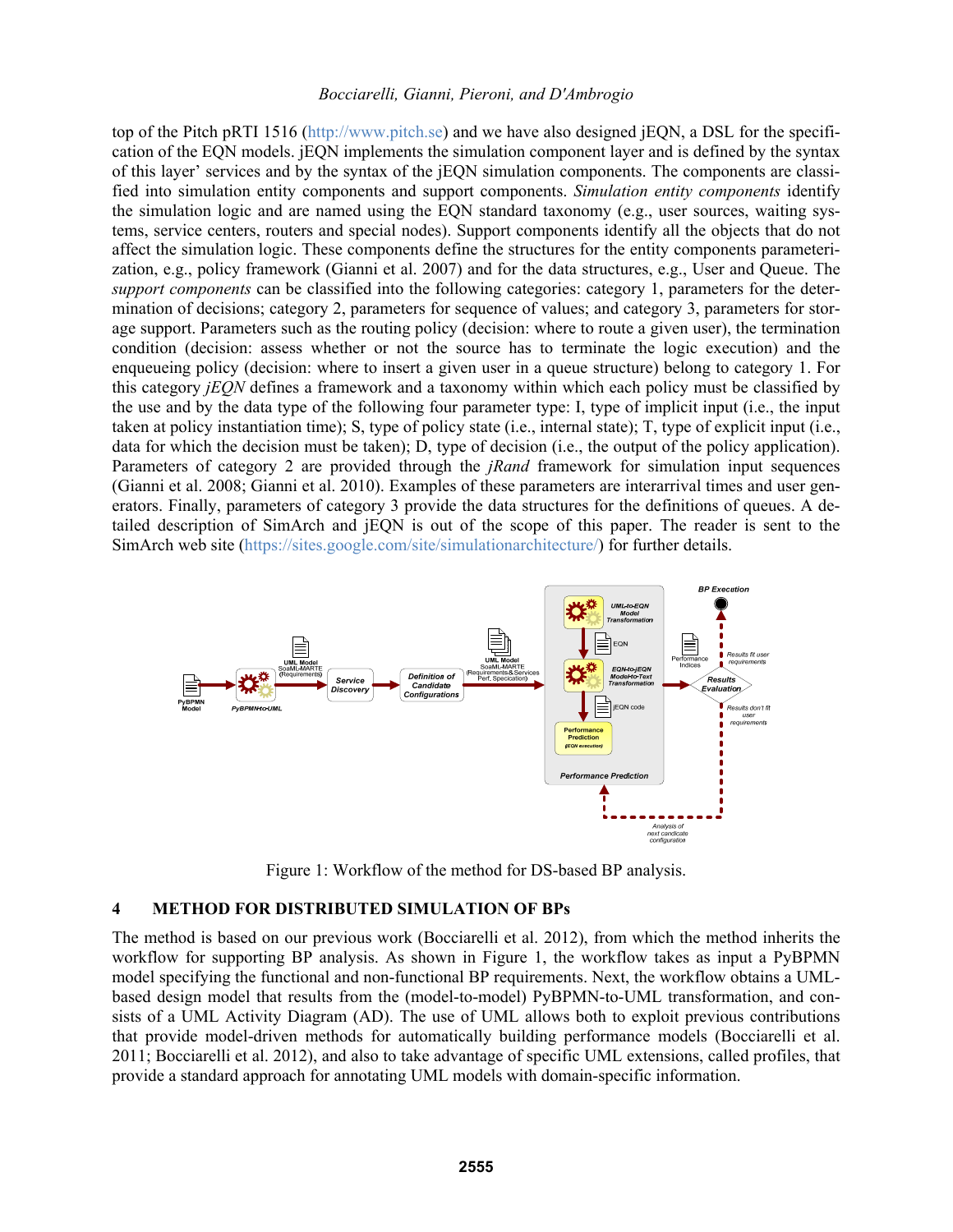The so obtained UML model is given as input to the UML-to-EQN model transformation that derives the EQN model representing the BP simulation model. Such a model is compliant with the EQN metamodel described in Section 4.1.

 Once this EQN model is available, the workflow continues with the generation of the DS simulator for the BP analysis, using the (model-to-text) EQN-to-jEQN transformation. This transformation derives the distributed simulator coded in jEQN. The simulator can be finally deployed on a SimArch-enabled distributed platform and be run for yielding the results of the BP analysis.

 Although the above workflow shares several similarities with the one introduced in (Bocciarelli et al., 2012), the proposed workflow differs in four ways: 1) use of an enhanced EQN metamodel for representing the model partitioning over the distributed infrastructure; 2) extension of the UML-to-EQN model-tomodel transformations for specifying EQN subnetworks to be run on independent hosts; and 3) extension of the EQN-to-jEQN transformation for the distributed simulation case. As 1) concerns static aspects, the differences are briefly presented below. Conversely, 2) and 3) concerns dynamic aspects which can be more effectively presented in the example application following this section.



Figure 2: MOF metamodel of EQN.

#### **4.1 EQN METAMODEL**

Figure 2 illustrates the EQN metamodel for used for instantiating EQN models of BPs. The metamodel specifies the relationships among EQN entities, such as Source, Service Centers, Waiting Systems, etc. Specifically, the abstract metaclass BaseElement defines the basic element of the EQN metamodel. This metaclass is characterized by the name attribute and by the id attribute, which specify the element name and the unique element identifier, respectively. The EQNModel metaclass represents the root element of the EQN model. As an EQN model is specified in terms of centers and links that compose the queueing network, the metamodel also includes the metaclasses Center and Link, that are connected to the EQNModel metaclass by aggregation associations. For a complete description of the EQN metamodel interested readers may refer to (Bocciarelli et al. 2012).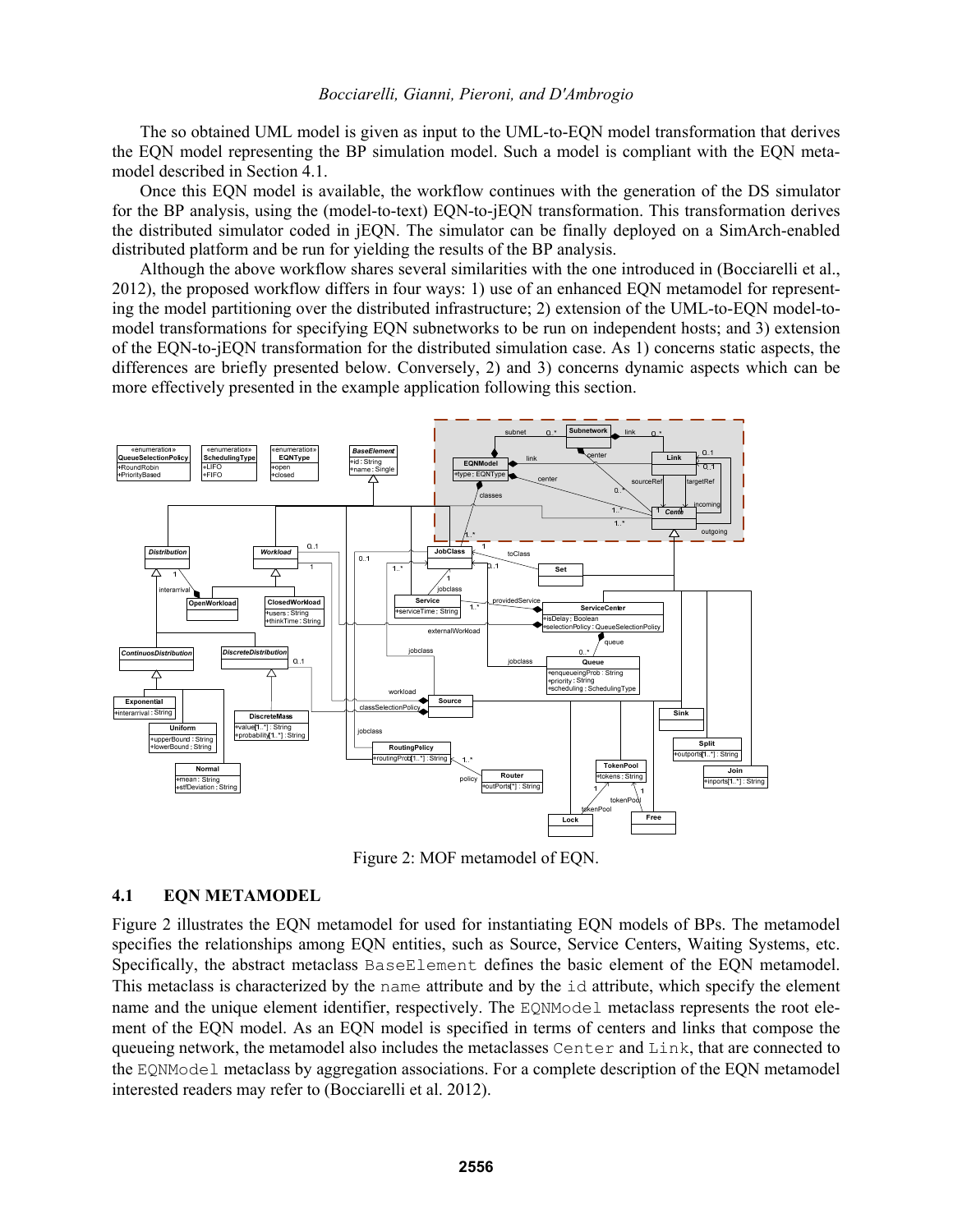Nevertheless, it should be underlined that, as described in Section 1, the model-driven method proposed in this work founds on the EQN formalism to specify the BP performance model and on jEQN language to implement the corresponding distributed simulation. To this respect, as the EQN model constitutes the input of the model-to-text transformation that generates the jEQN code, it must include information needed to drive the generation of the several federates composing the distributed simulation.

 To this purpose, in order to model the partitioning of an EQN model into several subnetworks, the Subnetwork metaclass has been added to the metamodel. Moreover, as a subnetwork is constituted by a collection of *centers* and *links*, the metamodel also includes the aggregation relationships center and link between the Subnetwork metaclasses and the Center and the Link metaclasses, respectively, as illustrated in the portion of Figure 2 bounded by the dotted line.

### **5 EXAMPLE APPLICATION**

The method presentation continues with an example application related to the BP analysis for an ecommerce scenario consisting of a user who browses, selects, and purchases products from an online catalogue. In particular, the following steps are assumed to be performed:

- 1. the user navigates in the provider's catalogue and adds the desired items to the basket;
- 2. the user clicks the checkout button to complete the order and purchase the items;
- 3. the user specifies the information needed to pay (i.e., credit card number) and to receive the parcel (i.e., address and email contact);
- 4. the system computes the total cost, including shipment fares, and prepares the bill;
- 5. the process in charge of providing, preparing and shipping the purchased item is activated.

The scenario is inspired by the one in (Bocciarelli et al. 2012), which has been revised also to exploit the new capabilities for the generation of a distributed simulator. Being the paper focused on model building, this section specifically deals with the generation of the EQN performance model and the jEQNbased corresponding implementation, without providing details about the model evaluation activity, which is out of the scope of this paper.

Finally, we assume that the product providers interface with the courier for the accurate evaluation of the shipment costs and times. These information can be more accurately be determined by the shipment company through the analysis of the internal processes, which the shipment company may not want to share with the product company. This condition requires that the BP analysis cannot be developed entirely on either the product company site or the shipment company site, and therefore a distributed approach is necessary. The simplicity of this specific scenario may appear not to fully motivate the distributed computational capabilities, which however can be essential in real-world application scenarios consisting of a larger number of tasks, activities and actors participating to the BP.

### **5.1 Business Process Specification and UML Design Model Generation**

At the first step, the functional and non-functional requirements of the BP have to be specified by use of the PyBPMN notation. Specifically, the PyBPMN model represents the functional requirements in terms of the tasks flow, while the performance characterization of each task is expressed by specifying the estimated *execution demand.*

The BP is designed as an orchestration of the following services:

- a service providing payment services, denoted as Payment Manager (PM) service;
- a service to manage the stock, responsible for providing and shipping the ordered items, denoted as Stock Manager (SM) service;
- a service providing billing services, denoted as Billing Manager (BM) service.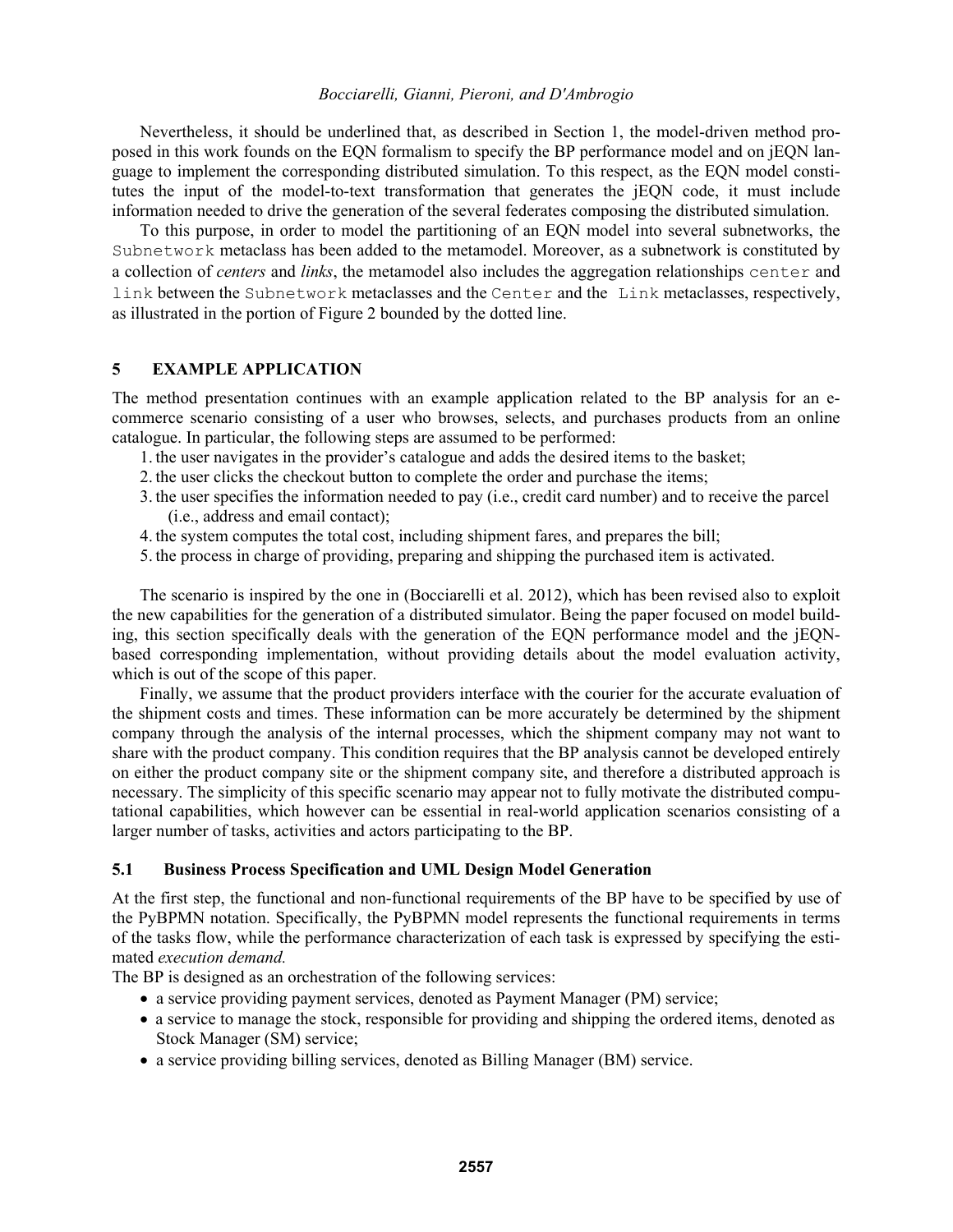The PyBPMN model is shown in Figure 3. At the second step, the PyBPMN-to-UML model transformation is executed to generate the UML Activity Diagram annotated with SoaML and MARTE profiles, while at the third step, a service discovery is carried out to find a set of concrete services that match the abstract service interfaces specified in the PyBPMN. For the sake of brevity those steps are not further described. For a complete description of such steps, the reader is referred to (Bocciarelli et al., 2012). At the end of the third step, an AD that includes the performance characteristics of the candidate services is available.

The next section shows how such a UML model is used to generate the EQN performance model.



Figure 3: PyBPMN specification of the checkout process.

### **5.2 Generation of the EQN Performance Model**

The UML-to-EQN model transformation is executed to generate the performance model. Specifically, it maps an input UML AD taken to an output EQN model; such a model transformation has been specified by use of QVT (OMG 2008) and executed by use of MediniQVT (IKV 2011), a tool set for model to model transformations that implements the OMG's QVT Relations standard. Medini QVT is available both as a self-contained tool and as an Eclipse plugin. The adopted development configuration has been based on the Eclipse plugin.

QVT prescribes that both the source and the target models used in a transformation must be instance of a MOF compliant metamodel (OMG 2004). To this respect, the target EQN model is an instance of the EQN metamodel, as described in Section 4.1.

The UML-to-EQN model transformation used in this paper has been based on the one proposed in (Bocciarelli et al. 2012). Such transformation has been simply adapted in order to manage the subnetwork element, according to the metamodel shown in Figure 2. More specifically, the UML-to-EQN model transformation has been extended with the following rules, here specified in natural language:

- 1. map each UML:Swimlane element to a EQN:Subnetwork element
- 2. in the EQN model, create an *aggregation association* that connects each EQN:Subnetwork element to the EQN:EQNModel element
- 3. for each swimlane *sw* in the UML domain that has been mapped to a subnetwork *s* in the EON: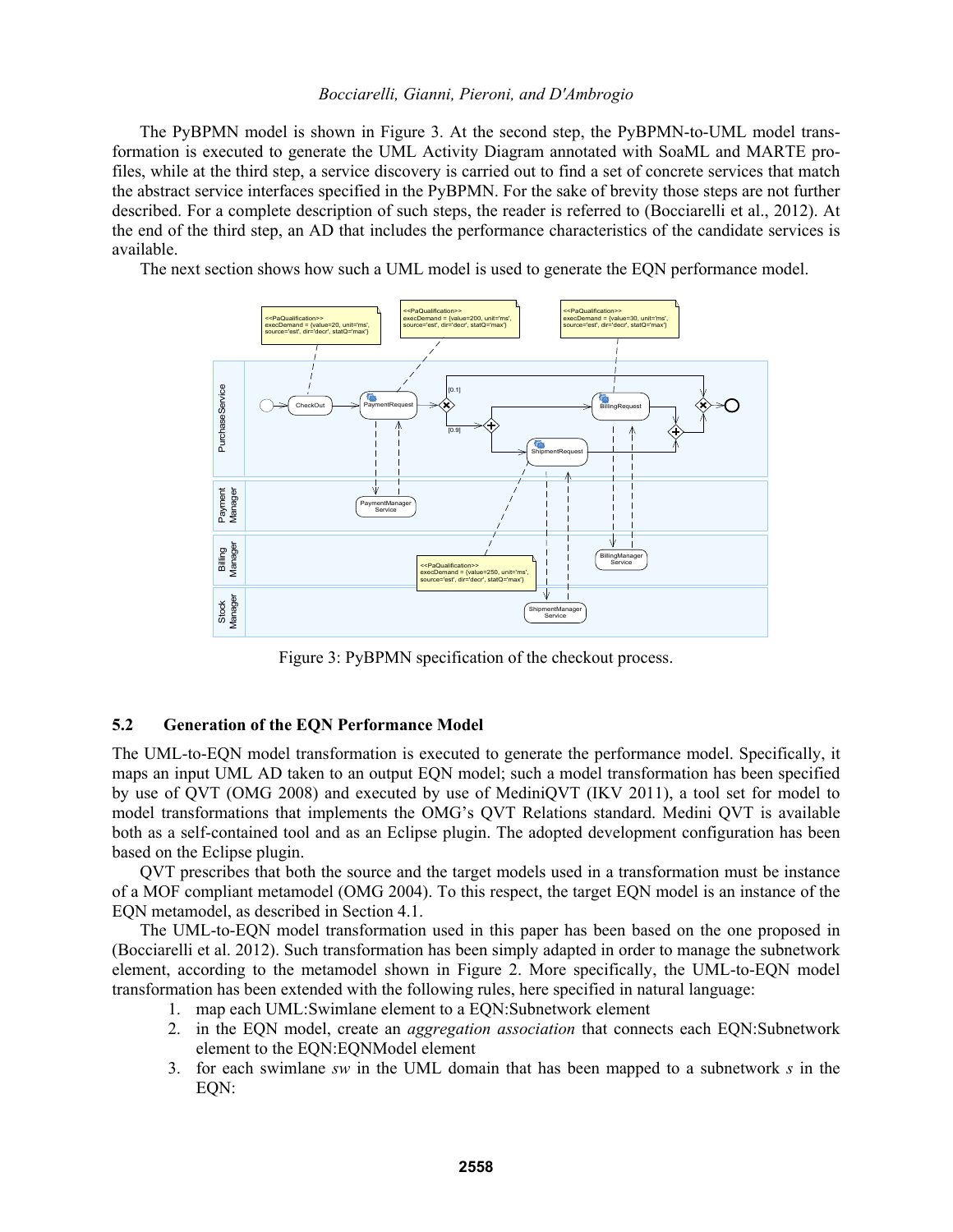- 3.1 according to the existing rules (see Bocciarelli et al., 2012), map each element in *sw* to the corresponding element in *s*;
- 3.2 in the EQN model, create an *aggregation association* that connects each element in *s* to the corresponding EQN:Subnetwork element.

The resulting EQN model is shown in Figure 4. The next section describes how the EQN model is used to drive the generation of the jEQN code.



Figure 4: EQN model and subnet partition.

## **5.3 Generation of the jEQN-based DS Implementation**

Once the EQN UML model has been obtained from the UML-to-EQN transformation, the model can be given as input to the EQN-to-jEQN transformation, to derive the Java coding for the distributed simulator in jEQN. The EQN-to-jEQN transformation, that has been implemented as an XSLT-based model-to-text transformation maps the XML document representing the EQN model to a set of Java files for the distributed simulators and a set of property files for the simulator configuration. In particular, the transformation consists of the following steps:

- 1. Generation of FederateManager and related HLA data definition
- 2. Generation of simulation scenario settings
- 3. Generation of individual jEQN simulators
- 4. Generation of the batch file to start the Java programs containing the jEQN simulators

Step 1 creates the HLA standard FederationManager federate for the coordination of the simulation lifecycle (Kuhl et al. 1999). This steps also produces the HLA configuration files for the federation execution, including the data definition files for the data exchange among the federates. These files are defined in the SimArch project and do not need to be specialized for the specific simulation execution. Step 2 produces the simulation system configuration files, whose templates are already defined in the SimArch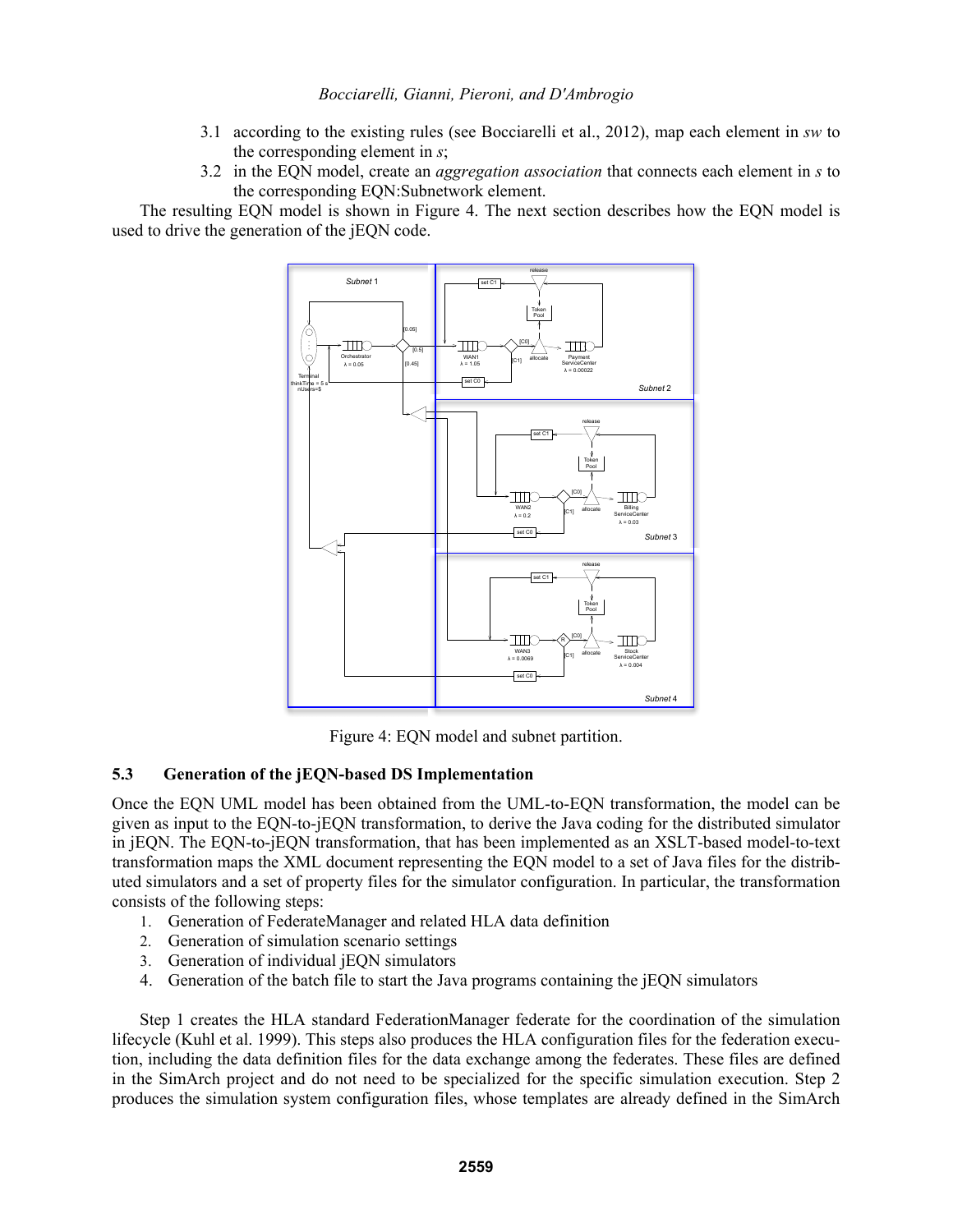project and need only to be tailored for the specific scenario. In particular, these files cover the configuration of the HLA environment (e.g., hostname and port number of the HLA server) and of the simulation scenario under investigation (e.g., number of jEQN simulators and simulation length). Finally, step 3 derives the code of individual jEQN simulators, each named after the respective subnetwork ― we implicitly assume that the subnetworks also identify the model partitioning over the distributed environment; and therefore step 3 is to be repeated for each subnetwork. This step consists in two substeps:

- 3.1. Generation of import statements and Class skeleton
- 3.2. Generation of main method
	- 3.2.1. Generation of statements for SimArch and jEQN initialization
	- 3.2.2. Generation of statements for the subnetwork's EQN (local) entities
	- 3.2.3. Generation of statements for the remote stubs for adjancent subnetwork's EQN entities
	- 3.2.4. Generation of statements for the connections of the declared entities (both local and remote stubs)
	- 3.2.5. Generation of the statements to activate the simulation execution

Substeps 3.1 and 3.2.1 are a plain copy operations of existing lines of code in the SimArch and jEQN projects, and therefore they are not discussed further. Please refer to (Gianni et al. 2011) or the SimArch project website for details on these statements. Step 3.2.2 is defined by an iteration on complex mapping statements for the conversion of the above defined UML Classes into the respective jEQN declaration code. This mapping, which can be synthetically defined for the above Classes, needs to be applied to all the EQN Classes composing the EQN subnetwork to be simulated within the jEQN simulator being generated. Concerning the mapping definition, we distinguish between the mapping for the EQN parameters and for the EQN entities.

 For the EQN parameters, such as QueueSelectionPolicy, SchedulingType, or Distribution; a tabular description of the mapping would be tedious to present, and therefore we present the transformation result for the Orchestrator Queue.

```
#1. NumericStream ns = new ExponentialStream (new JavaSimGenerators (), 0.08);
#2. MaskBasePolicy<List<User>,User,?,Integer> insertionPolicy = new 
          MaskImplicitButNotExplicitInputDependentPolicy<List<User>, User, 
                   Integer>(new FIFOEnqueuingPolicy(new ArrayList<User>())); 
#3. UserQueue userQueue = new InfiniteUserQueue(insertionPolicy, 
                                                   userListImplementation);
```
Statement #1 defines the pseudo-random sequences for the service request to the Orchestrator Center. The statement uses the JavaSim shuffled generator (http://www.j-sim.org) and the integer uniform sequence in a double exponential one with lambda  $== 0.08$ . Statement #2 instantiates the policy for the enqueueing of incoming users into the Orchestrator Queue entity. This statement conforms to the jEQN Policy Framework defined in (Gianni et al. 2008). Finally, statement #3 allocates the data structure for the storage of the incoming users.

 For the EQN entities, the mapping is straightforward and is outlined in Table 1. As an example, the Orchestrator Queue would lead to the following jEQN line of code:

```
#4. NonPreemptiveWaitingSystem ws = new NonPreemptiveWaitingSystem( 
    new JEQNName("Orchestrator"), timeFactory, layer2Factory, 
  new InfiniteUserQueue( new UserDecisionDataFactory(),
                            insertionPolicy, userListImplementation), 
                           new SingleCatServiceRequestGenerator(ns));
```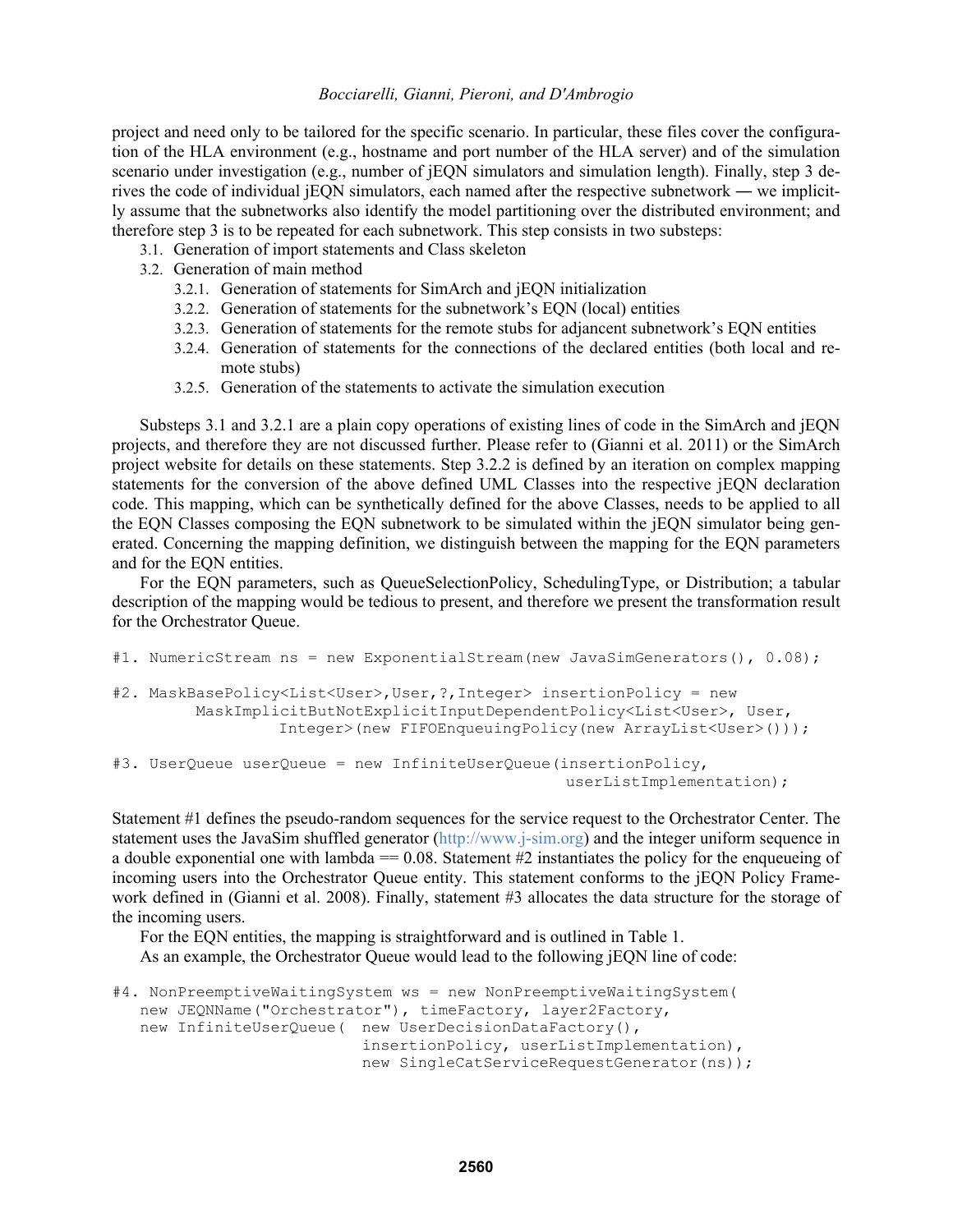| <b>EQN UML Class</b> | <b>jEQN</b> Component |
|----------------------|-----------------------|
| Terminal             | Source                |
|                      | <b>InfiniteServer</b> |
| Oueue                | WaitingSystem         |
| Passive Queue        | <b>PassiveQueue</b>   |
| Split Node           | SplitNode             |
| Join Node            | JoinNode              |
| Router               | Router                |

Table 1: Mapping between EQN UML Classes and jEQN Components.

where the timeFactory and layer2Factory are objects declared in the SimArch and jEON initialization statements in the above step 3.2.1. Conversely, UserDecisionDataFactory and SingleCatServiceRequest-Generator are two reusable building blocks defined in jEQN. The former is for setting the entire User Class as decision element for the enqueuing. The latter is for the definition of only a category of users for the service request time.

 The transformation continues with step 3.2.3, which declares local stubs for the remote referenced entities. The entities can be simply identified by following the subnetwork boundary line and mark all the outgoing connections. Each of these connections reaches an EQN entity defined in a subnetwork that will be simulated by a remote jEQN simulators. This EQN entity needs to be locally declared using the following statement:

```
#5. RemoteEntity WAN1 = new BasicRemoteEntity( 
                    new JEQNName("Subnet2"), new JEQNName("WAN1"));
#6. InPort wan1InPort = new InPort( 
                    new JEQNName(WaitingSystem.IN PORT NAME), WAN1);
```
where statement #5 declares the local stub for the remote entity and statement #6 defines the local stub for the remote socket for the same entity.

 Once all the stubs for the remote entities are defined, the transformation proceeds to step 3.2.4. This steps connects all the above declared entities regardless of their physical definition in the local or remote jEQN simulator. Except for a few conceptual details, this step is achieved by the following statement:

```
#7. BasicLink l = new PointToPointLink(<senderEntityName>.getOutPort(), 
                                         <recipientEntityName>.getInPort());
```
where senderEntityName is the Java name of the above defined jEQN entity from which the connection departs and recipientEntityName is the Java name of the above defined jEQN entity name to which the connection arrives. Finally, step 3.2.5 concludes the definition of the individual jEQN simulator which is now ready for deployment and execution on a distributed platform.

 Step 4 generates the batch files for execution of the SimArch simulation environment, including the HLA server, the FederationManager and the individual jEQN simulators. These batch files also refer to the above generated properties file for the considered BP analysis scenario.

### **6 CONCLUSIONS**

Simulation is an essential tool for business process analysis as it overcomes the limitations of analytical approaches and integrates with business process models for the specification of real processes. However, new needs are arising for the simulation of business processes as they are gradually becoming more complex and inherently cross the boundaries of multiple enterprises. Specifically, these new needs concern increased computational capabilities and distributed use of business process models and simulators. Differently from local simulation approaches, distributed simulation approaches can be used to fully address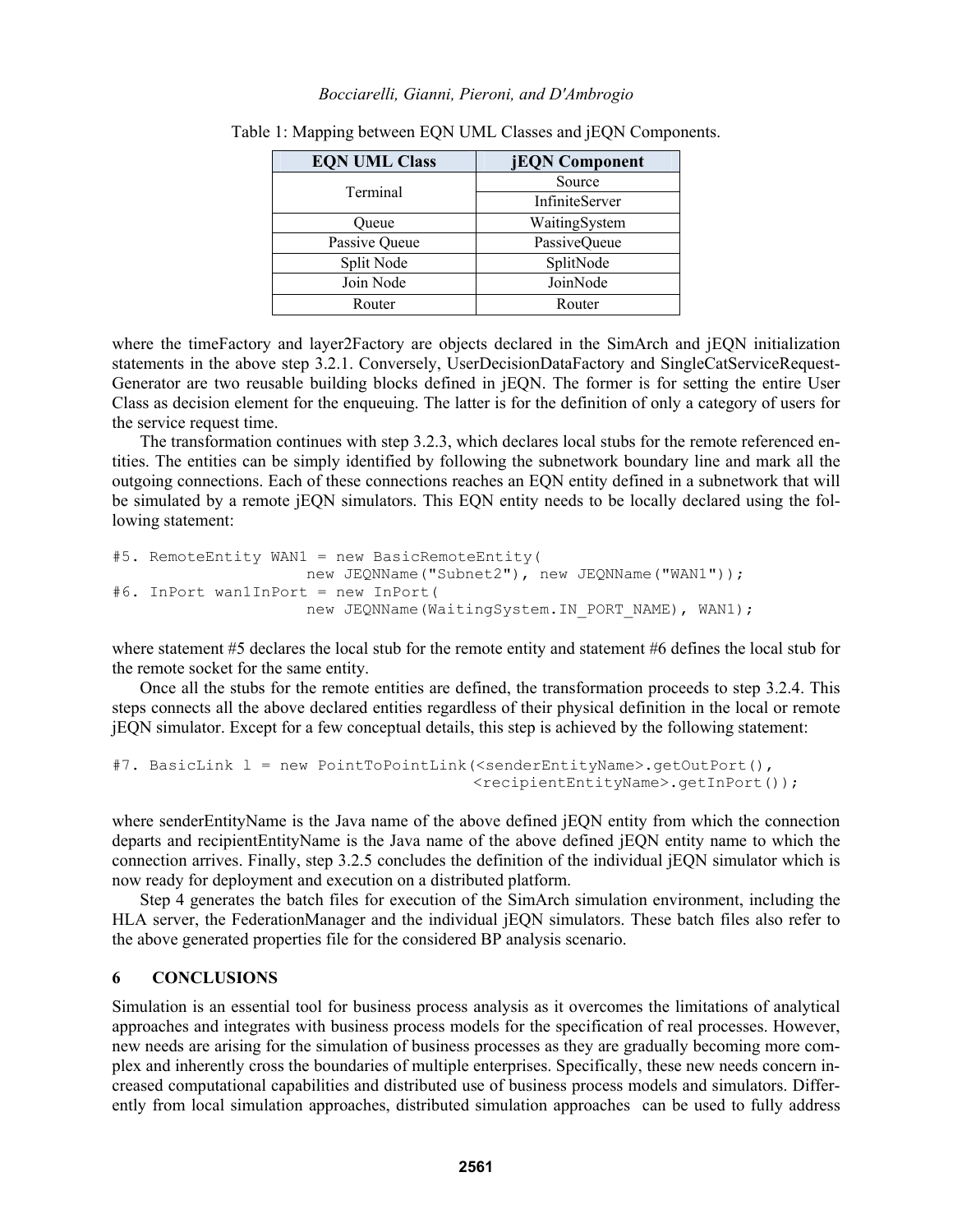these needs as they offer increased computational capabilities as well as the remote use of BP models and simulators. However, distributed simulation systems require a further extra development effort and specialized know-how, with respect to local simulation. As a consequence practical barriers exist to the use of distributed simulation for business process analysis. In this paper, we attempt to lower these barriers by introducing a method for the model-driven derivation of a distributed simulation system for business process analysis. The method takes as input a performance-decorated BPMN model and yields as output the Java code of the distributed simulation system based on the jEQN domain specific language and the SimArch architecture, which is built on top of the IEEE HLA standard.

### **REFERENCES**

- Antolin, R.G. and de Lara J. 2008. *"A Model-Driven Approach to Service Performance Prediction and Analysis"*. In Proceedings of the 6th Workshop on System Testing and Validation (STV08), Madrid, Spain.
- Bocciarelli P. and D'Ambrogio. A. 2011. "A BPMN Extension for Modeling Non Functional Properties of Business Processes." In *Proceedings of the Symposium On Theory of Modeling and Simulation*, DEVS-TMS '11.
- Bocciarelli P. and D'Ambrogio. A. 2011b. "Performability-Oriented Description and Analysis of Business Processes". In *Business Process Modeling: Software Engineering, Analysis and Applications*, Edited by Jason A. Beckmann. Nova Publishers.
- Bocciarelli P. and D'Ambrogio. A. 2012. "Automated Performance Analysis of Business Processes". In *Proceedings of the Symposium On Theory of Modeling and Simulation*, DEVS-TMS '12.
- Bolch, G., Greiner, S., De Meer, H., and Trivedi, K. 1998. Queueing Networks and Markov Chains, Wiley.
- Casati F., Sahai A. 2004. "Business process: Concepts, systems, and protocols". In *Munindar P. Singh, editor, Practical Handbook of Internet Computing*. Chapman Hall & CRC Press, Baton Rouge.
- Douglas C. Schmidt. 2006. *Model-driven engineering*. IEEE Computer, 39(2). February.
- Gianni D., and D'Ambrogio, A. 2008 "A Domain Specific Language for the Definition of Extended Queueing Networks Models", *Proceedings of the 2008 IASTED Software Engineering Conference (SE08)*, Innsbruck, Austria.
- Gianni, D., D'Ambrogio, A., Iazeolla, G., and Pieroni, A. 2008b. "Producing simulation sequences by use of a Java-based generalized framework", *Proceedings of the 2nd European Modelling Symposium*, Liverpool, UK.
- Gianni, D., D'Ambrogio, A., and Iazeolla, G. 2010. "Ontology-based Specification of Simulation Sequences", *International Journal of Simulation, Systems and Technologies, special issue on Ontology, Modelling and Simulation,* UKSim Society, vol. 10, n. 2, pp. 82-93.
- Gianni, D., D'Ambrogio, A., and Iazeolla, G. 2011. "Software Technologies to Ease the Development of Distributed Simulation Systems", *Simulation: Transactions of the Society for Modeling and Simulation,* SCS International, vol. 87, no. 9, pp. 819-836.
- Gu G. P., Petriu C. D. 2005. "From uml to lqn by xml algebra-based model transformations". In *Proceedings of the 5th international workshop on Software and performance (WOSP '05)*, pages 99–110, New York, NY, USA.
- Iazeolla G., Pieroni A., D'Ambrogio A. and Gianni D. 2010. "A distributed approach to the simulation of inherently distributed systems". *In Proceedings of the 2010 Spring Simulation Multiconference (SpringSim '10).* SCSI, San Diego, CA, USA.
- IEEE . 2000. Standard for Modeling and Simulation (M&S) High Level Architecture (HLA) frameworks and rules. Technical Report 1516.
- IKV 2011. ikv++ technologies ag. Medini QVT. http://projects.ikv.de/qvt.